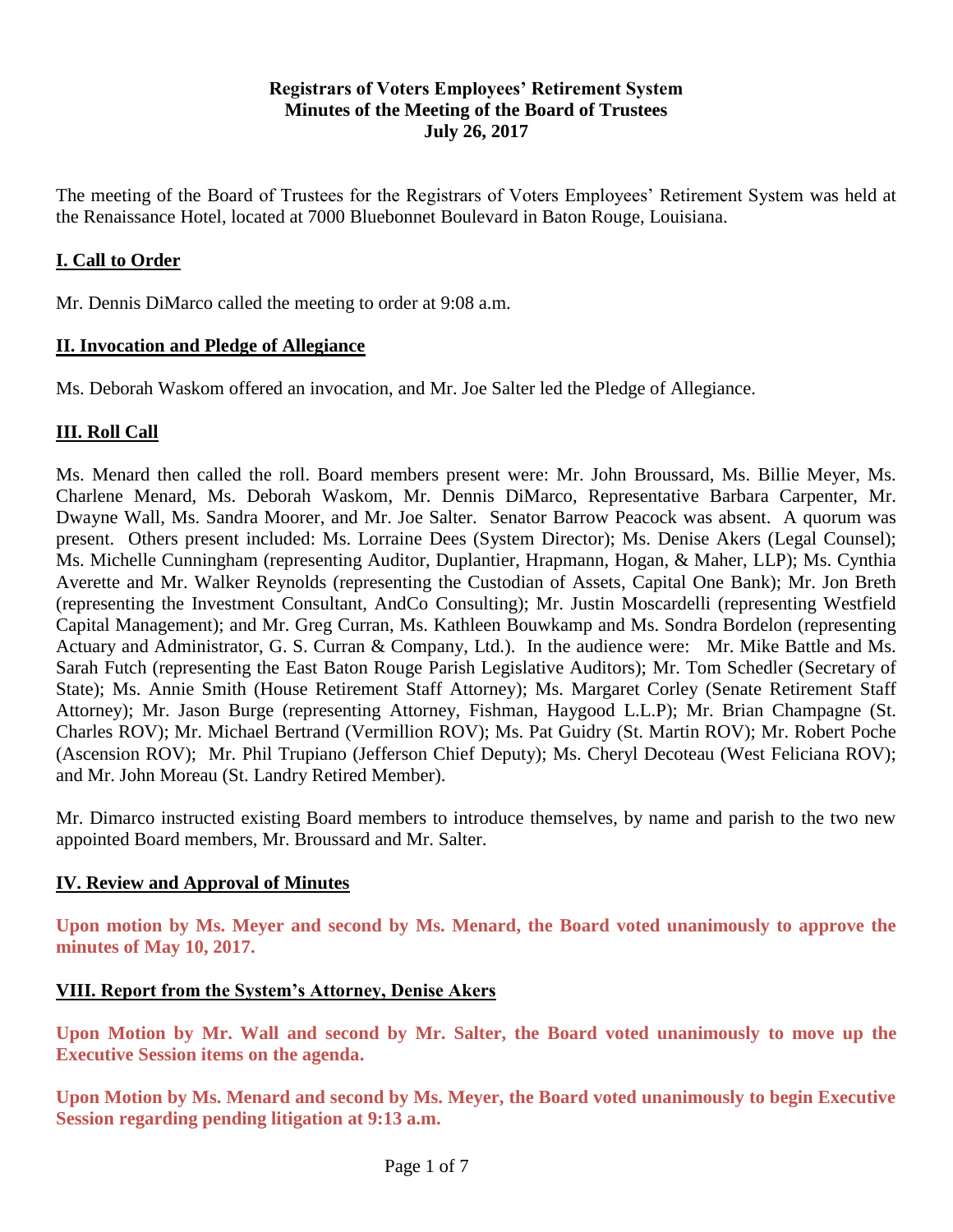**Upon motion by Ms. Moorer and second by Mr. Wall, the Board voted unanimously to end Executive Session and resume the meeting at 9:41 a.m.**

# **V. Presentation by Investment Consultant, AndCo Consulting**

For the benefit of the new board members, Mr. DiMarco asked Mr. Breth to introduce himself and his firm. Mr. Breth gave a quick summary of AndCo Consulting explaining his firm is an independent investment consulting firm located in Orlando, Florida advising 640 clients with approximately \$73 billion in assets.

Mr. Breth then explained that Justin Moscardelli from Westfield Capital Management would give an update on his firm. Mr. Moscardelli, Partner at Westfield Capital Management, addressed the concerns of the Board by first stating that the account is up about 24% through the end of June 2017, and the benchmark was 20%. He confirmed that the focus is still on the long term results and that recent performance has been strong. Mr. Moscardelli explained that Westfield is 100% employee owned and specializes in U.S. growth stocks with all decisions being made at committee level. He instructed the Board to review page 13 which detailed the ROVERS account performance. Mr. Moscardelli stated that the ROVERS account was funded in March of 2013 with \$7.8 million and had no withdrawals through June 30, 2017, then a \$1 million withdrawal a few days before this meeting. He stated that the account now has a balance of \$12.7 million. Also, he mentioned that his firm is aware that they need to do a better job with stock selection. Mr. Moscardelli stated that Westfield Capital Management invests in companies with underappreciated earnings growth trading and believes stock prices will follow earnings growth. He explained that since 2000 that approach has typically worked except for 2015.

Ms. Moorer asked Mr. Moscardelli his opinion regarding the next market correction. He stated that it certainly feels like a market correction is due especially since the market has steadily risen since 2009. He stated a bull market can be destroyed by either aggressive timing from the Federal Reserve or euphoria. Due to these two possibilities, he feels there is still room for the market to continue to increase before a correction will occur.

Next, Mr. Breth reviewed the 2017 second quarter performance ending June 30, 2017. He mentioned that the quarter was strong especially for risk assets like stocks and higher yielding bonds with growth being the dominate style of investing. However, non-U.S. stocks versus U.S. markets looked different with the U.S. dollar depreciating against the Euro. In the long term, he feels the growth rates for emerging markets are going to produce higher rates of return for ROVERS. Also, he further stated that growth oriented large caps did lead the way in the second quarter such as technology, healthcare, and consumer discretionary stocks. Regarding bonds, he stated it was a pedestrian quarter where ROVERS merely earned the coupon. Investment grade corporate bonds continue to perform strongly.

On page 10, Mr. Breth instructed the Board to review the performance net of fees. For the quarter, he pointed out that ROVERS ended up 2.8%, and fiscal year-to-date ROVERS ended strong at 12.9% which was significantly ahead of the total fund policy index. The strong performance was primarily driven by the equity markets both domestic and international. Mr. Breth reminded the Board about the decisions made during the last meeting to replace Advisory Research. He confirmed that Advisory Research had been liquidated, and the legal review of Eagle Capital had been completed. The process to fund the Eagle Capital account had begun. He mentioned that overall fixed income had been in a tough spot but still managed to end the fiscal year with a 3.45% gain. Also, Mr. Breth stated that Equitas Evergreen Fund is not active and in the process of liquidating with a value of \$25,938. Lastly, he explained that CDK and Greenspring Crossover are both in the process of liquidation. On page 12, Mr. Breth discussed the mutual fund strategies which overall are up 8.24%, which is ahead of the System's assumed rate of return. Mr. Breth stated that over time, the System has been able to reduce fees from 1% to .5%, and AndCo's fees of .6% which is extremely competitive.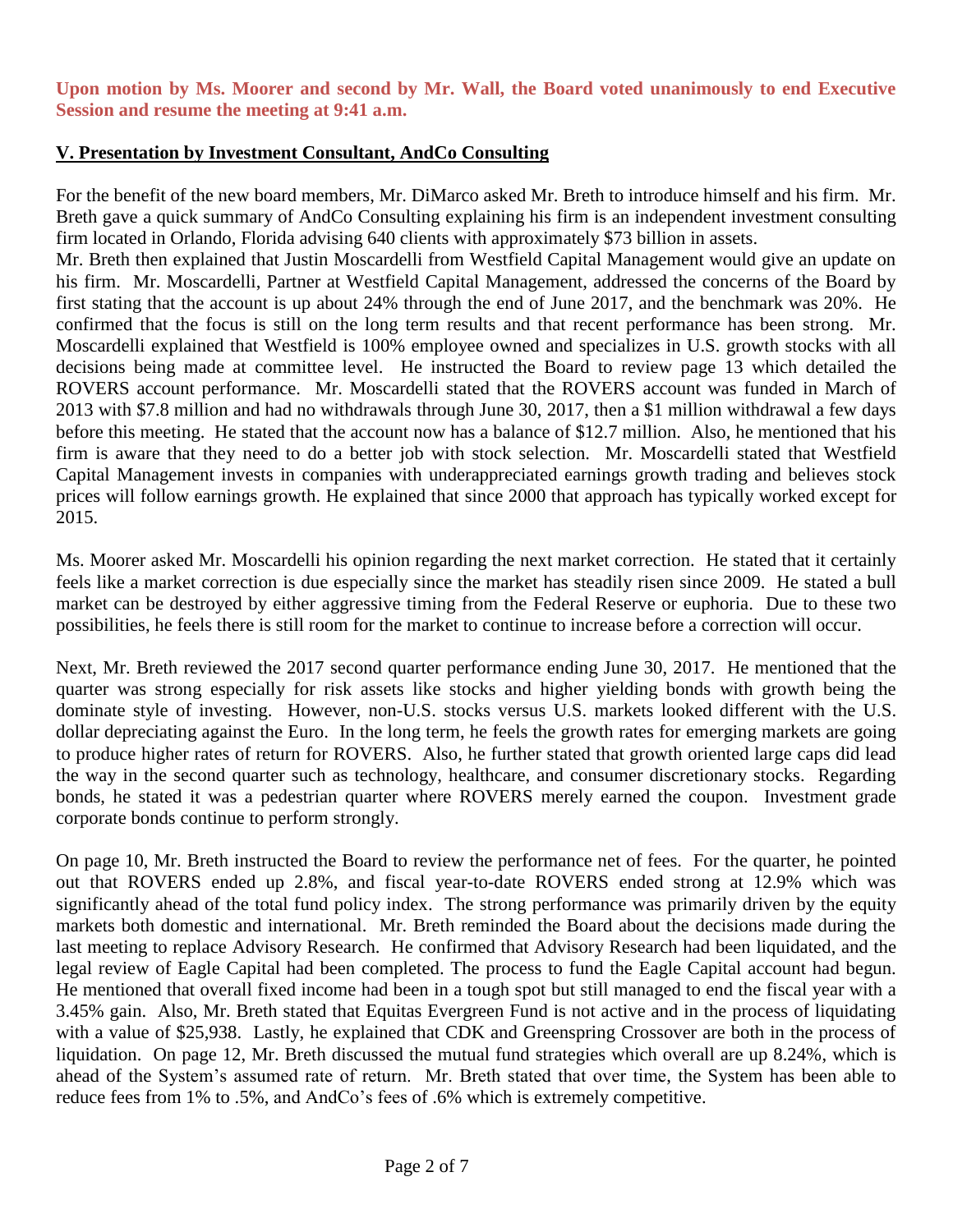Ms. Moorer asked Ms. Dees if she would be able to transfer any of the \$2.5 million of cash available in the bank accounts to be invested. Ms. Dees stated that she would discuss with Mr. Breth the possibility of rebalancing the cash in the bank accounts.

For rebalancing purposes, Mr. Breth reminded the Board that Advisory Research was liquidated. Dodge & Cox received \$1 million from that transaction, and the remainder will be invested in the new Eagle Capital account. Also, \$1 million from Westfield was sold and moved to Vontobel.

# **Upon motion by Representative Carpenter and second by Ms. Meyer, the Board voted unanimously to approve AndCo Consulting's Report.**

Mr. Moorer asked Mr. Breth for his thoughts on Westfield's presentation. He stated that he agreed with Mr. Moscardelli mainly because Westfield Capital Management has never deviated from their strategy.

# **VI. Presentation by Duplantier, Hrapmann, Hogan, & Maher, L.L.P.**

Ms. Cunningham explained that her firm completes the financial audit of the System, and in conjunction with that audit they also perform census data testing. She explained that during the last meeting she was asked to provide an estimated cost to audit all participating employers of the System. Ms. Cunningham explained that the process of census data testing, in conjunction with a financial audit, allows for the audit of the total pension liability that is now included in the footnotes of the financial statements. The inputs are reviewed to determine what the number will be and the inputs (records) for the active members is kept at the participating employers' location to ensure that the information is being reported correctly to the retirement system then to the actuary.

Ms. Cunningham confirmed that since 2014, thirteen employers have been tested and the State of Louisiana is included in that test every year. Since 2014, nine of the thirteen employers have had no findings, and the State of Louisiana has had no findings through 2016. They are still processing for 2017. Ms. Cunningham then confirmed that two of the thirteen employers had findings, and one of the thirteen is in process for 2017. She confirmed that of the findings, one employee had not been enrolled, one employee's hire date was incorrect, and one employee was overpaid by their employer thus having over paid contributions to the System.

Ms. Waskom asked Ms. Cunningham if she was correct by stating that the findings were not glaring errors. Ms. Cunningham agreed with Ms. Waskom and confirmed that overall the employers tested are doing a good job of reporting to the System.

Ms. Cunningham explained that since her firm was hired by ROVERS, three employers plus the state of Louisiana are selected each year with fifty-four remaining employers to be tested. She stated that the estimated fee range per participating employer would be \$1,500-\$2,000 plus travel expenses. Ms. Cunningham said that another option would be to increase the current sample size of four per year, which may be more cost efficient than doing fifty-four at one time. Representative Carpenter asked Ms. Cunningham if the employers being tested were randomly selected. Ms. Cunningham responded that the employers are carved out based upon the amount of contributions that are remitted to the System, and the top two are selected and then another one that may be smaller as well as the State of Louisiana.

Ms. Waskom asked Ms. Cunningham if other systems she tested typically audited four employers, or if they test more. Ms. Cunningham confirmed that some retirement systems do test more employers, but it is typically because they have a larger number of employees.

Ms. Moorer expressed her concerns about having some sort of thorough audit of the entire System prior to hiring a new Director. Ms. Menard asked Ms. Moorer about the public records request that she recently made.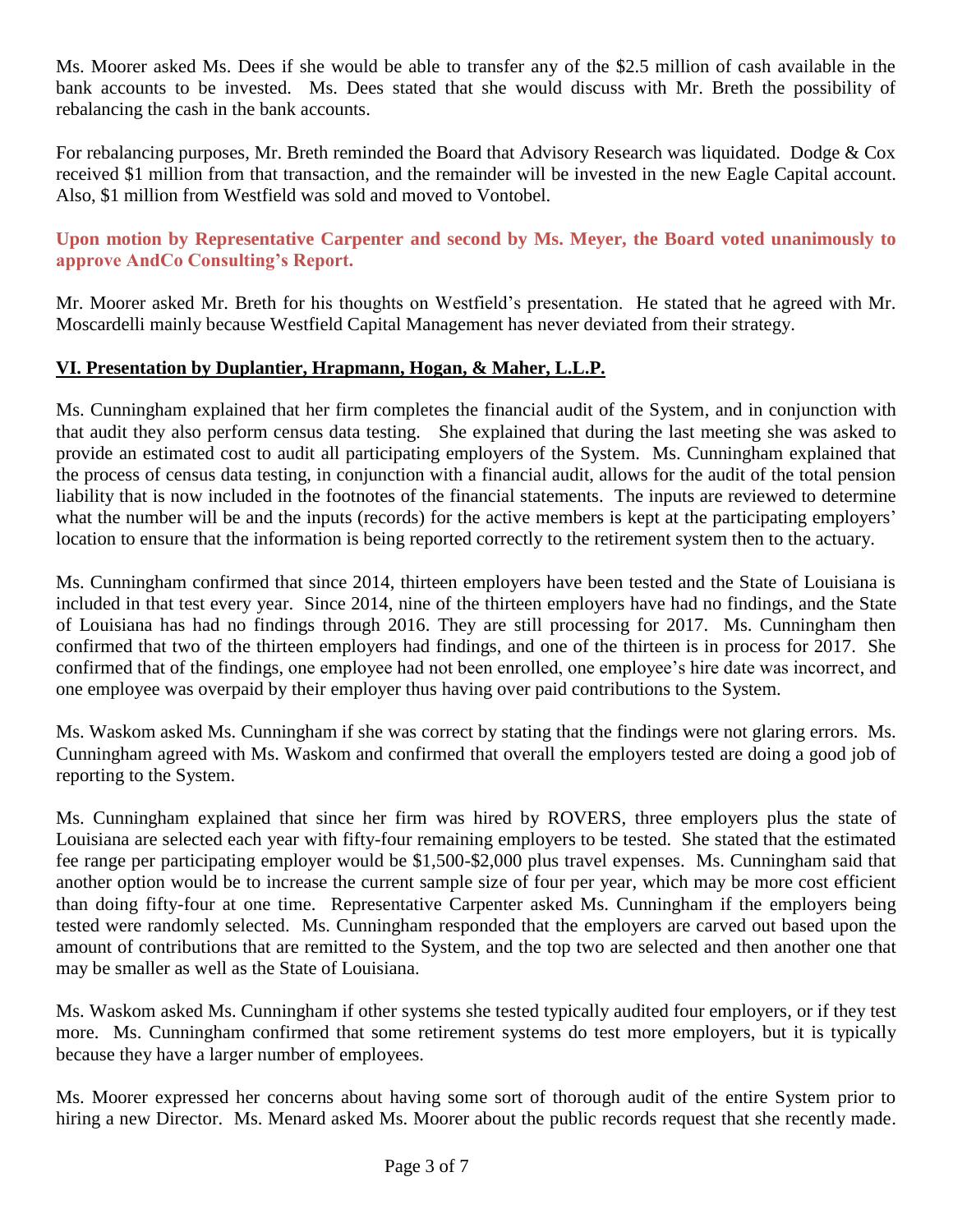Ms. Moorer stated that she is the secretary-treasurer, and Ms. Menard would have to ask the ROV Board about the status and findings of the public records request.

Ms. Akers asked Ms. Cunningham if she has ever been asked to perform this type of audit with any other retirement system prior to the hiring of a new Director or Third Party Administrator. Ms. Cunningham stated that she has been asked to complete financial audits with other private firms/entities when a new Director was hired but never on database information.

Mr. Brian Champagne stated he agreed with Ms. Moorer and wants all sixty-four parishes/employers to be audited at least once every four years.

**Upon motion by Ms. Waskom and second by Ms. Meyer, the Board voted for Duplantier, Hrapmann, Hogan, & Maher, L.L.P to include two additional employers (6 total- always including the State of Louisiana), smaller ones and/or ones of concern, in the annual System audit effective fiscal year 2018. Ms. Moorer made a motion to amend Ms. Waskom's motion to include all 64 parishes as well as the State of Louisiana once every four years; however Ms. Waskom did not accept the amendment. The original motion passed with only Ms. Moorer opposing the vote.**

**Upon motion by Ms. Meyer and second by Representative Carpenter, the Board voted unanimously to accept the Auditor's Report as presented by Ms. Cunningham.**

# **VII. Presentation by Capital One**

Ms. Averette directed the Board's attention to the Custodial Report. She reviewed the breakdown of assets for the period ending June 30, 2017, with a total asset balance of \$87,699,676.54 and pointed out that a majority of the assets were invested in domestic equities at 43% of the portfolio. For comparison purposes, she pointed out that page 4 of the report demonstrated the growth, broken down by category going back to June 30, 2013, with a market value of \$62,815,828.70 through June 30, 2017, with a market value of \$87,699,676.54. Ms. Averette then explained that page 6 summarized the investment fees for each money manager as well as the consulting firm totaling \$277,819.08. Next, Ms. Averette stated that the Member Supplemental Savings value for the quarter ending June 30, 2017, totaled \$1,015,656.55. Lastly, Ms. Averette explained that page 7 detailed the class action proceeds that have been received for quarter ending June 30, 2017, totaling \$2,237.63 which goes into the cash account.

Before going into the Members Supplemental Savings Plan Report, Mr. Curran explained, for the benefit of the new board members, that this plan is a defined contribution plan for members set up decades ago. He explained that ROVERS received tax money sometime in their history and allocated more money than they needed by the actuarial valuation. At the time the plan was established, the employer rate was zero. This plan is managed by Capital One.

Mr. Reynolds presented the Members Supplemental Savings Plan Investment Performance Review for June 30, 2017. He discussed the breakdown of the Portfolio Asset Allocation as of June 30, 2017, which showed that approximately 53% of the assets are in fixed income, 40% in equities and 7% in cash. He mentioned that this portfolio has averaged a 4.8% return per year since inception. He stated that the main goal was to keep up with inflation and that the portfolio will eventually lean towards all ETF's.

# **Upon motion by Mr. Wall and second by Mr. Salter, the Board voted unanimously to approve the Custodial Report and the Member Supplemental Savings Report as presented by Capital One Bank.**

Representative Carpenter left the meeting at 11:26 a.m.; a quorum was still present.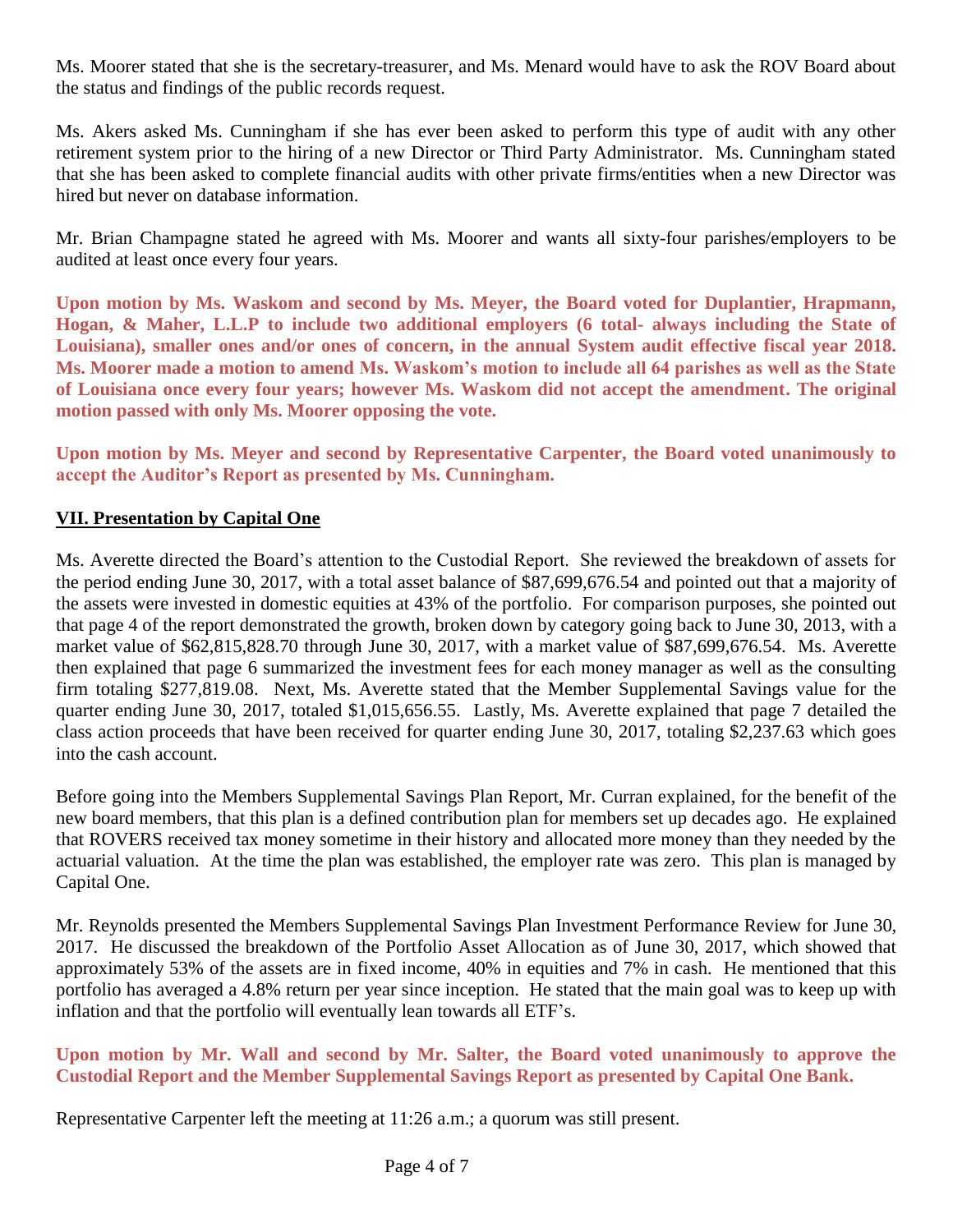# **VIII. Report from the System's Attorney, Denise Akers (Continued)**

Ms. Akers stated that no action was required on Commonwealth and mentioned that this was discussed previously during Executive Session. Regarding Clara Trupiano v. ROVERS, Ms. Akers informed the Board that she went to court the previous Monday, and the System was allowed to continue to offset Ms. Trupiano's monthly benefit to recoup the overpayment. Ms. Akers stated that she was approached by Mr. Trupiano's son, Phil Trupiano, during the break in which he stated he will pay in full his portion owed by his estate as soon as a bill is received from ROVERS.

**Upon motion by Ms. Moorer and second by Mr. Wall, the Board voted unanimously to issue a bill directly to Mr. Phil Trupiano covering his portion of the estate to be made in one lump sum payment and also to provide the System's Attorney the authorization to seek legal action should Ms. Trupiano pass away prior to her overpayment to ROVERS being collected in full.**

Next, Ms. Akers discussed the need for the ROVERS Board to adopt some type of Board Governance policy. This policy could outline the Board's duties versus the Director's duties as well as how to decide what items are allowed on the meeting agenda. Ms. Akers suggested that she draft a proposal of Board Governances prior to the next meeting.

Regarding public comments, Mr. Robert Poche informed the Board that he felt it was important for audience members to share their thoughts after an item was discussed by the Board so that everyone at the meeting could get a sense of the Board's opinions on a topic prior to sharing their comments.

**Upon motion by Ms. Waskom and second by Ms. Meyer, the Board voted unanimously to authorize the System's Attorney to draft a proposal of Board Governance guidelines and best practices to be submitted to Board members thirty days prior to next meeting and discussed at the October 27, 2017, Board meeting.**

**Upon motion by Ms. Meyer and second by Mr. Wall, the Board voted unanimously to accept the System Attorney's report.**

# **IX. Report from G. S. Curran & Company**

Next, Ms. Bouwkamp presented the financial statements through June 30, 2017, to the Board. She presented the Balance Sheet and pointed out that the total liability and equity was \$90,566,194.34 which includes both the investments and the bank accounts. Next, Ms. Bouwkamp reviewed the Profit and Loss statement and explained that there was an actuarial transfer from CLERKS during this last quarter as well as a significant gain under the Gain (loss) Equities category which was up approximately \$1.7 million. On page 2 of the Profit  $\&$ Loss statement, Ms. Bouwkamp explained that under Member Services, there were increases in both Employee Contribution Refunds and Rollover (DROP Transfers) for the quarter. Then, Ms. Bouwkamp reviewed the Profit & Loss Budget vs. Actual report which was for the Fiscal year. She stated that overall ROVERS was on target for fiscal year total budget at 93.62% of budget. Also, she pointed out that the custom software was only at 50% of budget because G. S. Curran & Company has not yet billed for the remaining balance of the new software and will do so when it is fully integrated. Ms. Bouwkamp pointed out to the Board that legal fees incurred were over budget; however the budget for this fiscal year was updated and increased for the next fiscal year's budget.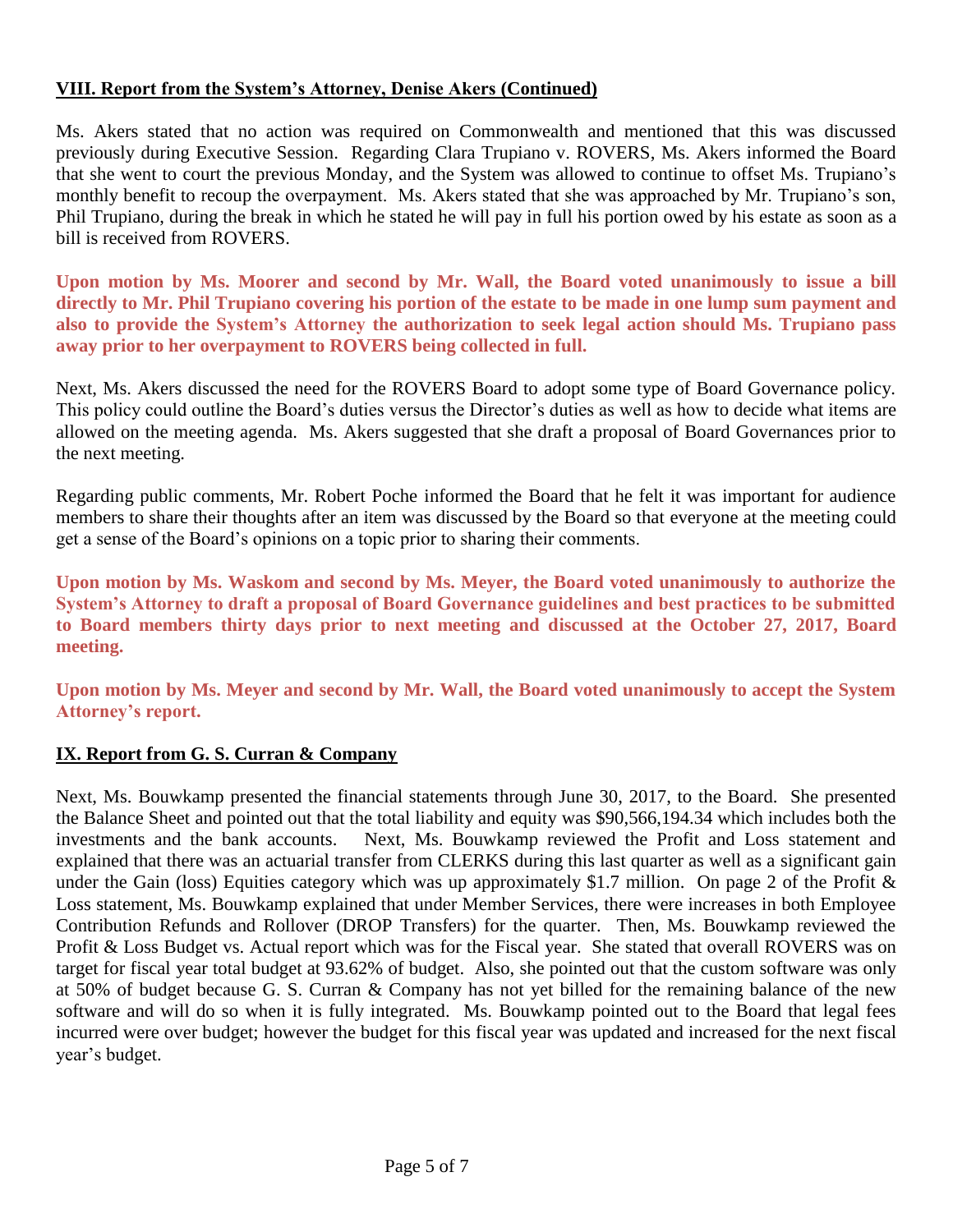Mr. Curran then updated the Board on the retirement database system programming. He stated that it has been delivered, and Ms. Dees has been working with it. Once Ms. Dees is comfortable with the software, then the final bill will be sent.

Next, Mr. Curran updated the Board on Act# 285 relating to Correction of Membership and Enrollment Errors. He stated that this truly puts the financial responsibility on the employer and explains how much to charge to fix future issues.

**Upon motion by Mr. Wall and second by Mr. Salter, the Board voted unanimously to accept the financial statements by G. S. Curran and Company.** 

# **X. Director's Report**

Ms. Dees discussed the ROV Board meeting she attended the week prior to this meeting regarding a possible merger of ROVERS. She stated that Senator Peacock would only pursue a merger if all parties involved would agree to a merger. Ms. Dees stated that she does not agree with a merger and would like to see ROVERS continue its pursuit of a new Director. She asked the Board to allow her to send out a membership wide letter requesting their opinion on a possible merger of ROVERS.

Mr. John Moreau stated that as a retiree he would like the Board to consider hiring a liaison contact to assist members considering retirement or DROP without advising but providing them with all of their available options.

**Upon Motion by Ms. Waskom and second by Ms. Meyer, the Board voted unanimously to have the System's Director along with the System's Attorney create a survey to be sent to all members and retirees regarding their opinion on a ROVERS merger, including observations from the System's Actuary regarding cost savings, with copies of all responses being sent to all board members.** 

Ms. Dees provided the Director's Report to the Board and addressed new employees, member terminations/refunds, new DROP participants, DROP completions re-enrolled after DROP, retirement applications, DROP Payments, Member's Supplemental Savings Fund refunds, and deaths through July 14, 2017. She also mentioned the LAPERS Seminar being held September 17-19, 2017, and asked that board members to please notify her as soon as possible if they would like to attend.

**Upon motion by Ms. Waskom and second by Ms. Meyer, the Board voted unanimously to accept the Director's Report.** 

# **XII. Other Business**

Ms. Dees confirmed that she released the RFP for Director/Third Party Administrator to *The Advocate* and *Pension & Investments Magazine*. She mentioned that another possibility could be to advertise via LAPERS and LATEC. Mr. DiMarco asked Ms. Dees if she felt the advertisement was adequate, and she replied that there could have been better advertising but also received comments regarding the RFP. Mr. DiMarco asked her to share the comments she received. Ms. Dees stated that she heard it would be difficult for ROVERS to find a qualified candidate at this time because of the negative comments currently being circulated about ROVERS. Ms. Dees further explained that she did speak with Senator Peacock and Ms. Corley regarding G. S. Curran's willingness to offer a proposal to provide complete administrative services; however, Senator Peacock had concerns about the actuary acting as System Director. Ms. Dees stated that she disagreed with Senator Peacock. Ms. Akers stated that she researched the possible conflict of interest issue of G. S. Curran & Co. becoming the Third Party Administrator and spoke with Senator Peacock regarding his concerns. She